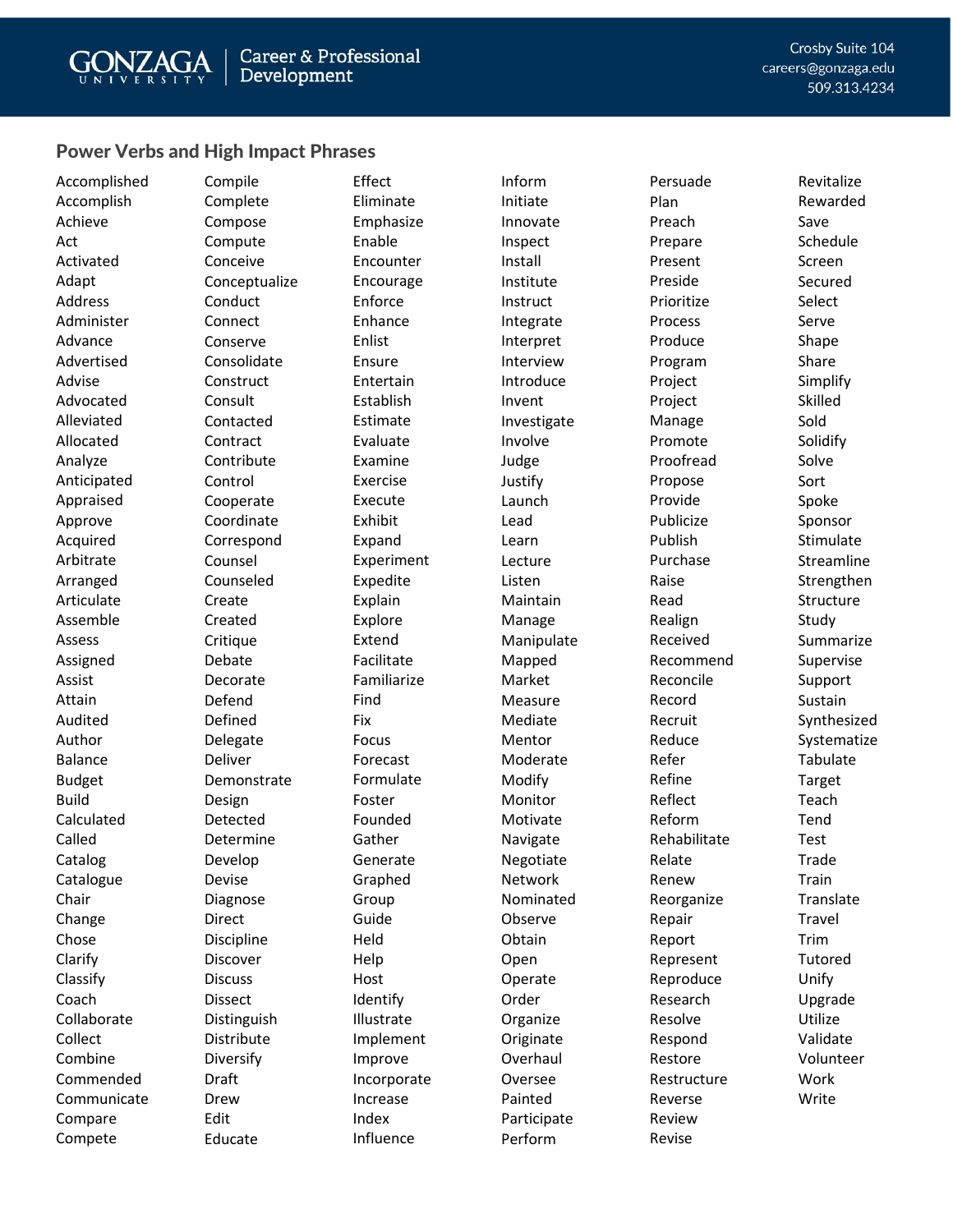## Personality Descriptors

| Action-Driven | Creative        | Efficient     | Motivated     | Driven         | <b>Team Leader</b> |
|---------------|-----------------|---------------|---------------|----------------|--------------------|
| Adaptable     | Customer-Driven | Enthusiastic  | Organized     | Professional   | <b>Team Player</b> |
| Communicative | Dedicated       | Ethical       | Outstanding   | Proficient     | Trustworthy        |
| Competent     | Dependable      | Leader        | Participatory | Quality-Driven | Well-versed        |
| Conscientious | Effective       | Market-Driven | Performance-  | Reliable       |                    |

### High-Impact Phrases

Accelerated Career Track Accelerating Revenue Growth Aggressive Turnaround Leadership Benchmarking Best In Class Business Process Redesign Business Process Reengineering Capturing Cost Reductions Catalyst for Change Change Agent Change Management Competitive Market Positioning Competitive Wins Contemporary Management Style Core Competencies Creative Problem Solver Cross-Culturally Sensitive Cross-Functional Expertise Cross-Functional Team Leadership Decisive Management Style Delivering Strong and Sustainable Gains Direct & Decisive Organizational Leadership Distinguished Performance Driving Customer Loyalty Initiatives Driving Innovation

Driving Productivity Gains Emerging Business Ventures Emerging International Ventures Entrepreneurial Drive Entrepreneurial Leadership Entrepreneurial Vision Executive Leadership Executive Liaison Fast-Track Promotion Global Market Dominance High-Caliber High-Growth High-Impact High-Performance High-Quality Matrix Management Multi-Discipline Industry Expertise Organizational Driver Organizational Leader Outperforming Global Competition Outperforming Market Competition PC Proficient Peak Performer Performance Improvement Performance Improvement Performance Management

Performance Reengineering Pioneering Technologies Proactive Business Leader Proactive Manager Process Redesign Productivity Improvement Self-Starter Start-up& High-Growth Organizations Strategic & Tactical Operations Strong & Sustainable Financial Gains Strong & Sustainable Performance Gains Strong & Sustainable Productivity Gains Strong & Sustainable Profit Gains Team Building Team Leadership Technologically Sophisticated **Operations** Topflight Leadership Competencies Top Tier Executive Visionary Leadership World Class Leadership World Class Operations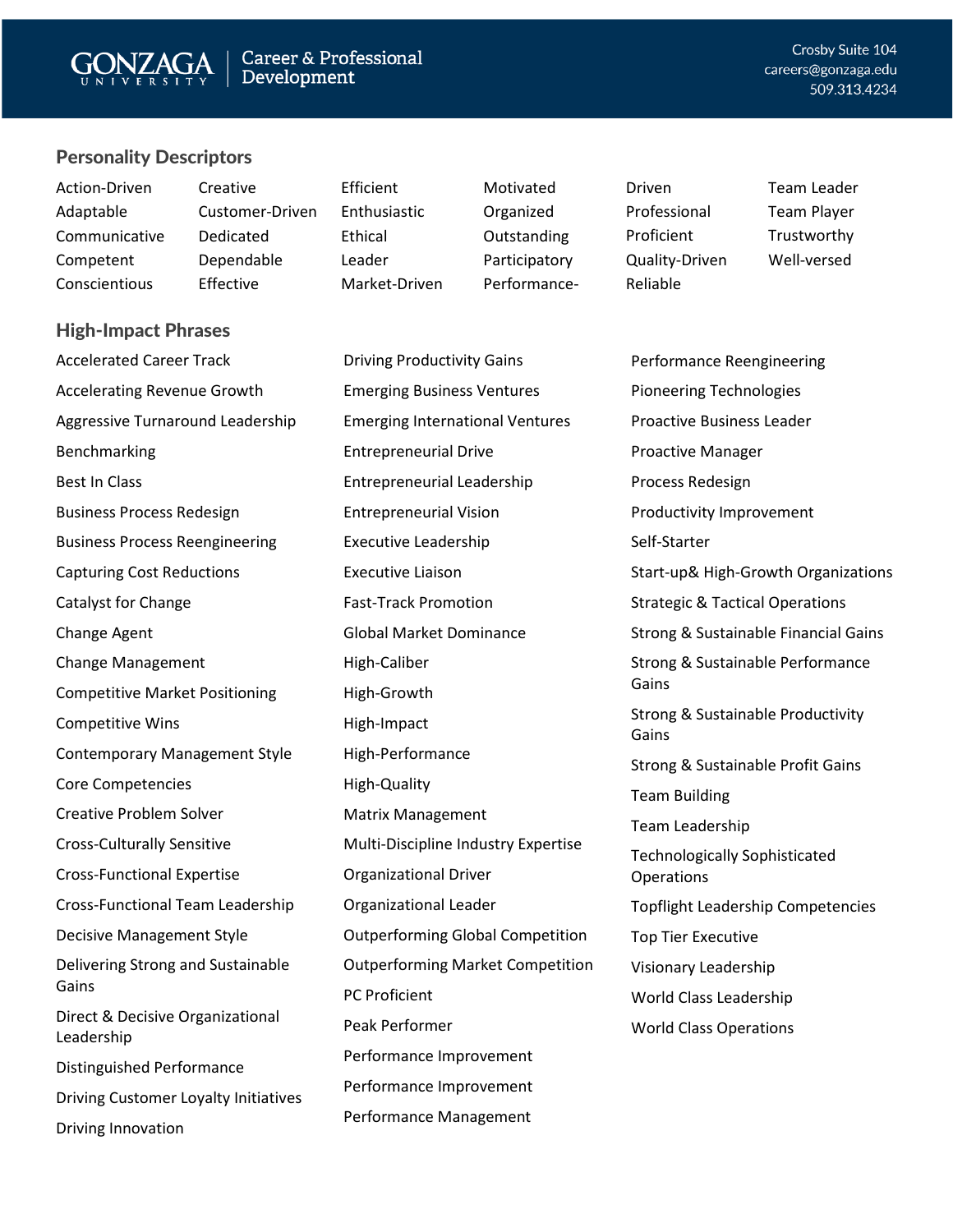

## Power Verbs to Highlight Specific Skill Areas\*

## Working with PEOPLE

| <b>Administration</b><br>Monitor<br><b>Track</b><br>Assess<br>Coordinate<br>Organize<br>Requisition<br>Access<br>Process<br>Serve<br>Furnish | Management/<br><b>Supervision</b><br>Coordinate<br>Facilitate<br>Plan<br>Schedule<br>Delegate<br>Evaluate<br>Strategize<br>Develop<br>Consult | <b>Teaching</b><br>Educate<br>Tutor<br>Stimulate<br>Inform<br>Instruct<br>Facilitate<br>Awaken<br>Explore<br>Advise<br>Entertain | Performing<br>Create<br>Present<br>Play<br>Interpret<br>Act<br>Sing<br>Dance<br>Perform<br>Model<br>Inspire | Counseling/<br><b>Healing</b><br>Listen<br>Sense<br>Assess<br>Analyze<br>Assist<br>Align<br>Coordinate<br>Understand<br>Inform<br>Facilitate | Leadership<br>Create<br>Lead<br>Encourage<br>Manage<br>Organize<br>Inspire<br>Represent<br>Govern<br><b>Direct</b><br>Advise |
|----------------------------------------------------------------------------------------------------------------------------------------------|-----------------------------------------------------------------------------------------------------------------------------------------------|----------------------------------------------------------------------------------------------------------------------------------|-------------------------------------------------------------------------------------------------------------|----------------------------------------------------------------------------------------------------------------------------------------------|------------------------------------------------------------------------------------------------------------------------------|
| <b>Persuading</b>                                                                                                                            | <b>Public Relations</b>                                                                                                                       | <b>Selling</b>                                                                                                                   | <b>Human Resources</b>                                                                                      | <b>Consulting</b>                                                                                                                            |                                                                                                                              |
| Present                                                                                                                                      | Assess                                                                                                                                        | Inform                                                                                                                           | Assess                                                                                                      | Troubleshoot                                                                                                                                 |                                                                                                                              |
| Articulate                                                                                                                                   | Prepare                                                                                                                                       | Educate                                                                                                                          | Analyze                                                                                                     | Problem Solve                                                                                                                                |                                                                                                                              |
| Clarify                                                                                                                                      | Coordinate                                                                                                                                    | Persuade                                                                                                                         | Recruit                                                                                                     | Assess                                                                                                                                       |                                                                                                                              |
| Challenge                                                                                                                                    | Present                                                                                                                                       | Provide                                                                                                                          | Survey                                                                                                      | Assist                                                                                                                                       |                                                                                                                              |
| Negotiate                                                                                                                                    | Negotiate                                                                                                                                     | Assist                                                                                                                           | Screen                                                                                                      | Arrange                                                                                                                                      |                                                                                                                              |
| Inquire                                                                                                                                      | Publicize                                                                                                                                     | Serve                                                                                                                            | Interview                                                                                                   | Guide                                                                                                                                        |                                                                                                                              |
| Reason                                                                                                                                       | Strengthen                                                                                                                                    | Trade                                                                                                                            | Select                                                                                                      | Counsel                                                                                                                                      |                                                                                                                              |
| Influence                                                                                                                                    | Promote                                                                                                                                       | Handle                                                                                                                           | Train                                                                                                       | Survey                                                                                                                                       |                                                                                                                              |
| Convince                                                                                                                                     | Handle                                                                                                                                        | Present                                                                                                                          | Mediate                                                                                                     | Serve                                                                                                                                        |                                                                                                                              |
| Mediate                                                                                                                                      | Facilitate                                                                                                                                    | Sell                                                                                                                             | Coordinate                                                                                                  | Contribute                                                                                                                                   |                                                                                                                              |
| Reconcile                                                                                                                                    | Troubleshoot                                                                                                                                  | Convince                                                                                                                         | Align                                                                                                       | Train                                                                                                                                        |                                                                                                                              |

## Working with DATA

| <b>Research &amp;</b> | <b>Accounting</b> | <b>Finance</b> | <b>Analysis</b> | <b>Information</b> | <b>Editing</b> | <b>Organizing/Logistics</b> |
|-----------------------|-------------------|----------------|-----------------|--------------------|----------------|-----------------------------|
| <b>Development</b>    | Record            | Analyze        | Assess          | Appraise           | Review         | Organize                    |
| Identify              | Assess            | Invest         | Observe         | Analyze            | Analyze        | Assist                      |
| Evaluate              | Audit             | <b>Budget</b>  | Review          | Inventory          | Check          | Maintain                    |
| Review                | Prepare           | Inventory      | <b>Dissect</b>  | Structure          | Compare        | Liaison                     |
| Assess                | Maintain          | Evaluate       | Interpret       | Design             | Correct        | Arrange                     |
| Analyze               | Forecast          | Appraise       | <b>Discern</b>  | Categorize         | Rewrite        | Systematize                 |
| Critique              | Calculate         | Construct      | Discover        | Document           | Revise         | Schedule                    |
| Explain               | Estimate          | Acquire        | Infer           | Process            | Rework         | Coordinate                  |
| Prepare               | Figure            | Manage         | Illuminate      | Manage             | Improve        | Streamline                  |
| Recommend             | Appraise          | Project        | Clarify         | Coordinate         | Initiate       | Simplify                    |
| Conclude              | Examine           |                | Quantify        | Organize           | Investigate    |                             |
| Determine             | Verify            |                | Qualify         |                    | Advise         |                             |
|                       |                   |                | Conclude        |                    |                |                             |

*\*Adapted from Virginia Tech Office of Career and Professional Development Resources*